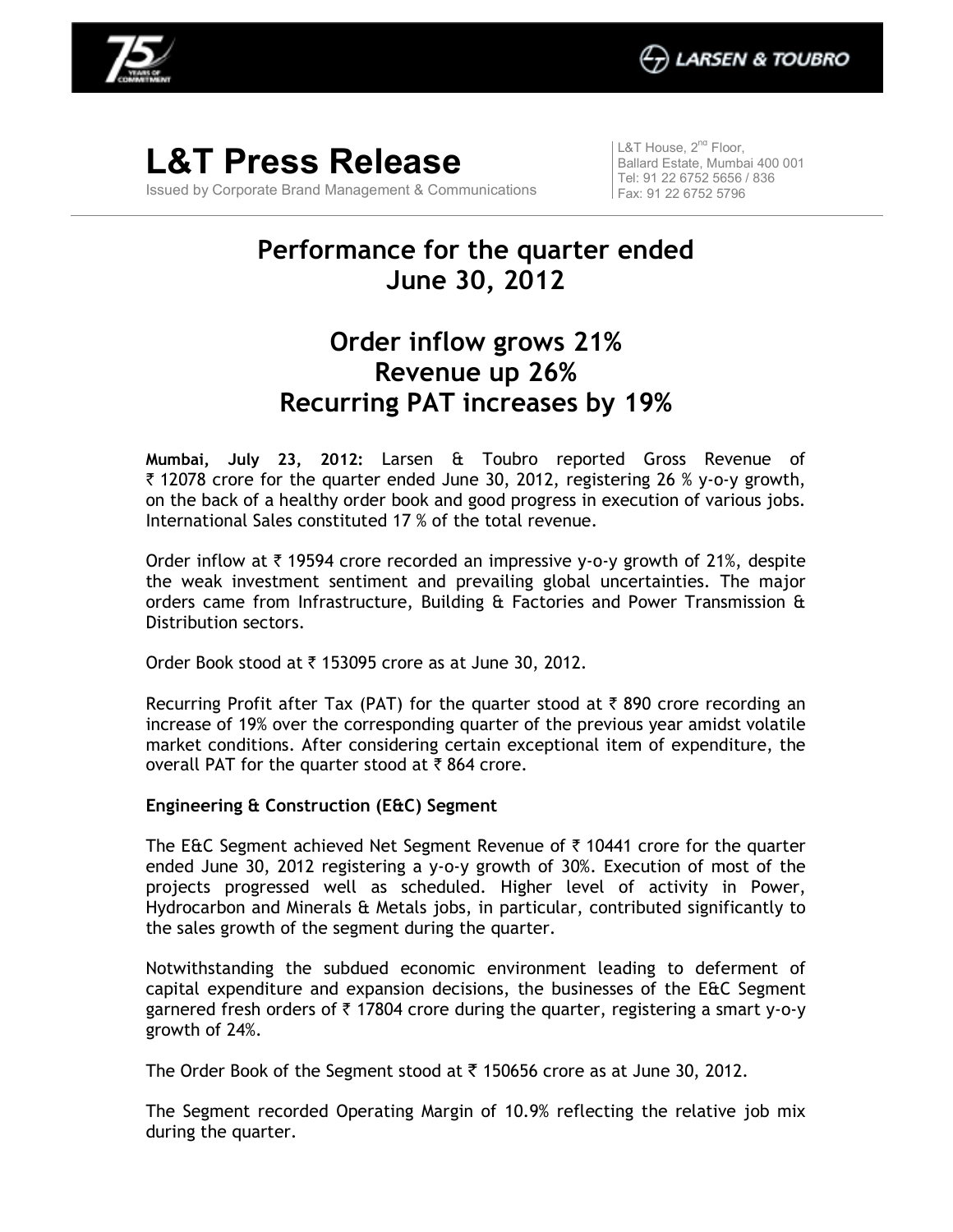### **Electrical & Electronics (E&E) Segment**

E&E Segment recorded Net Segment Revenue of  $\bar{\tau}$  723 crore for the quarter ended June 30, 2012, recording a moderate y-o-y growth as a result of sluggish industrial off-take.

Excluding the impact of exceptional item, the Segment recorded an improved Operating Margin at 11.9% during the quarter, despite intense competitive pressures.

#### **Machinery & Industrial Products (MIP) Segment**

During the quarter ended June 30, 2012, MIP Segment recorded Net Segment Revenue of  $\bar{\tau}$  556 crore. International sales constituted 18% of the total revenue.

The Operating Margin of the segment was 15.5% during the quarter mainly contributed by Construction Machinery and Valves businesses.

#### **"Others" Segment**

This segment includes Integrated Engineering Services which recorded Revenue of  $\bar{\tau}$  295 crore, registering a growth of 69% over the corresponding quarter of the previous year. The Operating Margin of the business improved to 32.3% vis-à-vis 19.6% recorded in the corresponding quarter of the previous year due to operating leverage and favourable movement in foreign exchange rates.

#### **Outlook**

Delayed policy measures, slow-down in industrial production, elevated interest rates and liquidity concerns have moderated the growth prospects in the domestic economy. This together with the uncertainties in the global markets, have impacted the investment sentiment, restricting thereby the business opportunities for capital goods industry.

Going forward, the ensuing months could witness renewed focus on economic reforms for improving the investment momentum and attracting capital inflows. On the international front, select markets in the Middle East, South East Asia and CIS countries hold promising prospects, where the Company is strengthening its presence.

With its enhanced capacities and presence in the diverse sectors, the Company is in a good position to harness the opportunities as they emerge. The superior execution capabilities and growing order book provide visibility to sustained revenue growth in the medium term.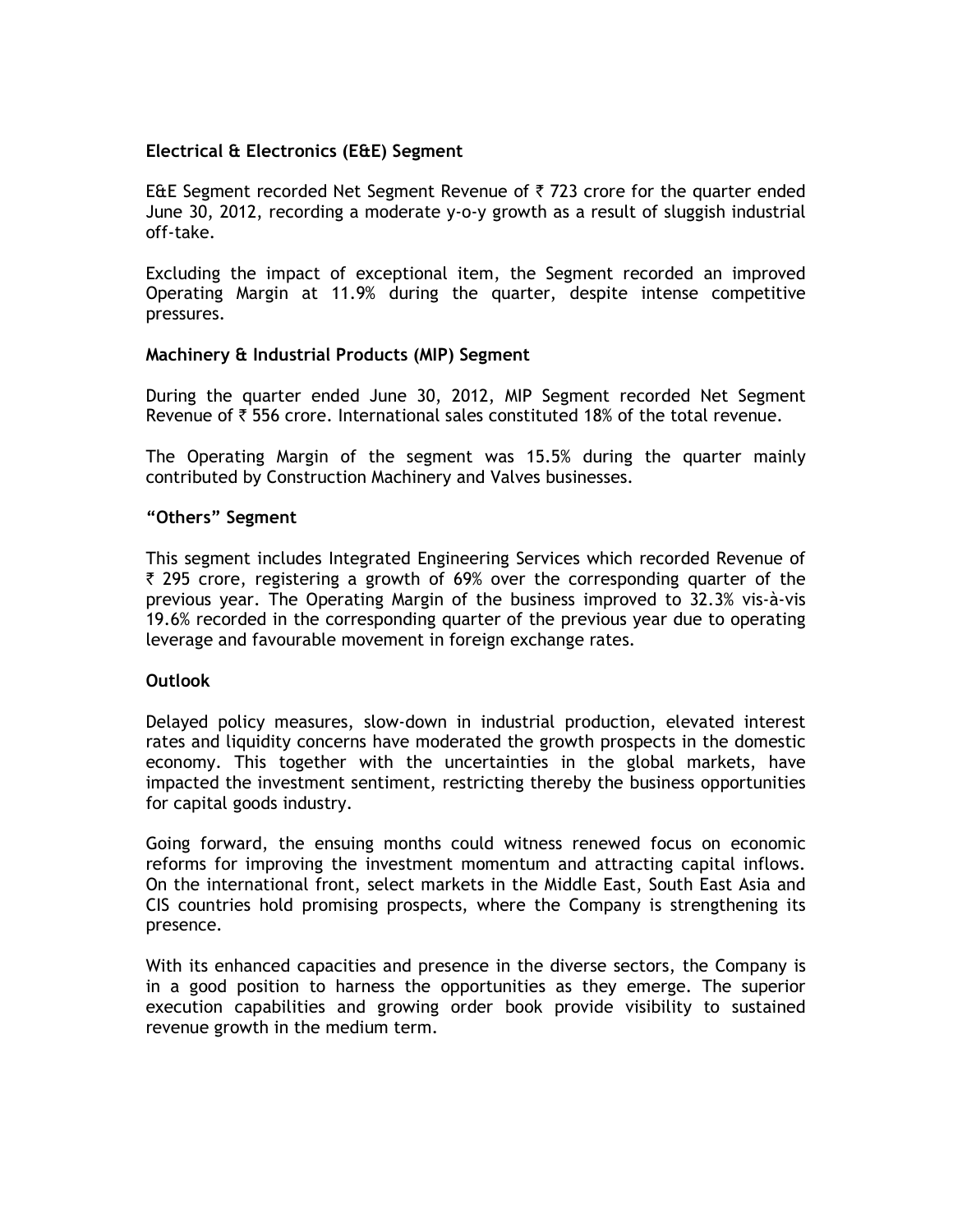

#### **LARSEN & TOUBRO LIMITED**

**Registered Office: L&T House, Ballard Estate, Mumbai 400 001**

**UNAURITY STANDALONE FINANCIAL RESULTS FOR THE QUARTER ENDED JUNE 30, 2012** 

| <b>I ANDALONE I INANGIAL REGOLTO FOR THE QUARTER LINDED JONE</b><br>₹ Lakh |                                                                                                                                                                                                                               |                         |                   |                         |                         |  |  |  |  |
|----------------------------------------------------------------------------|-------------------------------------------------------------------------------------------------------------------------------------------------------------------------------------------------------------------------------|-------------------------|-------------------|-------------------------|-------------------------|--|--|--|--|
|                                                                            |                                                                                                                                                                                                                               |                         | 3 months ended    |                         | Year ended<br>March 31, |  |  |  |  |
|                                                                            | <b>Particulars</b>                                                                                                                                                                                                            | <b>June 30,</b><br>2012 | March 31,<br>2012 | <b>June 30,</b><br>2011 | 2012 (Audited)          |  |  |  |  |
| 1                                                                          | Gross Sales / Revenue from operations                                                                                                                                                                                         | 1207833                 | 1864577           | 957787                  | 5373778                 |  |  |  |  |
|                                                                            | Less: Excise duty                                                                                                                                                                                                             | 12298                   | 18487             | 9576                    | 56726                   |  |  |  |  |
|                                                                            | <b>Net Sales / Revenue from operations</b>                                                                                                                                                                                    | 1195535                 | 1846090           | 948211                  | 5317052                 |  |  |  |  |
| 2                                                                          | <b>Expenses:</b>                                                                                                                                                                                                              |                         |                   |                         |                         |  |  |  |  |
| a)                                                                         | i) Consumption of raw materials, components, and stores, spares & tools                                                                                                                                                       | 372005                  | 331373            | 219614                  | 1176458                 |  |  |  |  |
|                                                                            | ii) Sub-contracting charges                                                                                                                                                                                                   | 249050                  | 392066            | 190690                  | 1064754                 |  |  |  |  |
|                                                                            | iii) Construction materials consumed                                                                                                                                                                                          | 208914                  | 482461            | 202304                  | 1247779                 |  |  |  |  |
|                                                                            | iv) Purchases of stock-in-trade                                                                                                                                                                                               | 50166                   | 76196             | 54928                   | 236940                  |  |  |  |  |
|                                                                            | v) Changes in inventories of finished goods, work-in-progress and stock-in-trade                                                                                                                                              | (51151)                 | 11704             | (29368)                 | (53977)                 |  |  |  |  |
|                                                                            | vi) Other manufacturing, construction and operating expenses                                                                                                                                                                  | 106242                  | 137660            | 92324                   | 430064                  |  |  |  |  |
| b)                                                                         | Employee benefits expense                                                                                                                                                                                                     | 94743                   | 97544             | 74786                   | 366345                  |  |  |  |  |
| c)                                                                         | Sales, administration and other expenses                                                                                                                                                                                      | 56867                   | 61010             | 28094                   | 220428                  |  |  |  |  |
| d)                                                                         | Depreciation, amortisation and obsolescence                                                                                                                                                                                   | 19194                   | 18036             | 16785                   | 69946                   |  |  |  |  |
|                                                                            | <b>Total expenses</b>                                                                                                                                                                                                         | 1106030                 | 1608050           | 850157                  | 4758737                 |  |  |  |  |
| 3                                                                          | Profit from operations before other income, finance costs and exceptional items (1-2)                                                                                                                                         | 89505                   | 238040            | 98054                   | 558315                  |  |  |  |  |
| 4                                                                          | Other income                                                                                                                                                                                                                  | 60584                   | 31420             | 26969                   | 133828                  |  |  |  |  |
| 5                                                                          | Profit from ordinary activities before finance costs and exceptional items (3+4)                                                                                                                                              | 150089                  | 269460            | 125023                  | 692143                  |  |  |  |  |
| 6                                                                          | Finance costs                                                                                                                                                                                                                 | 22841                   | 12109             | 15729                   | 66610                   |  |  |  |  |
| $\overline{7}$                                                             | Profit from ordinary activities after finance costs but before exceptional items (5-6)                                                                                                                                        | 127248                  | 257351            | 109294                  | 625533                  |  |  |  |  |
| 8                                                                          | Exceptional items [refer note (i)]                                                                                                                                                                                            | (3834)                  | 5500              |                         | 5500                    |  |  |  |  |
| 9                                                                          | Profit from ordinary activities before tax (7+8)                                                                                                                                                                              | 123414                  | 262851            | 109294                  | 631033                  |  |  |  |  |
| 10                                                                         | <b>Provision for taxes:</b>                                                                                                                                                                                                   |                         |                   |                         |                         |  |  |  |  |
| a)                                                                         | Provision for current tax                                                                                                                                                                                                     | 37595                   | 72020             | 34069                   | 181413                  |  |  |  |  |
| b)                                                                         | Provision for deferred tax                                                                                                                                                                                                    | (546)                   | (1210)            | 610                     | 3970                    |  |  |  |  |
|                                                                            | <b>Total provision for taxes</b>                                                                                                                                                                                              | 37049                   | 70810             | 34679                   | 185383                  |  |  |  |  |
| 11                                                                         | Net profit after tax from ordinary activities (9-10)                                                                                                                                                                          | 86365                   | 192041            | 74615                   | 445650                  |  |  |  |  |
| 12                                                                         | <b>Extraordinary items</b>                                                                                                                                                                                                    |                         |                   |                         |                         |  |  |  |  |
| 13                                                                         | Net profit after tax for the period $(11+12)$                                                                                                                                                                                 | 86365                   | 192041            | 74615                   | 445650                  |  |  |  |  |
|                                                                            |                                                                                                                                                                                                                               |                         |                   |                         |                         |  |  |  |  |
| 14                                                                         | Paid-up equity share capital (face value of share: ₹2 each)                                                                                                                                                                   | 12256                   |                   | 12200                   | 12248                   |  |  |  |  |
| 15                                                                         | Reserves excluding revaluation reserve                                                                                                                                                                                        |                         |                   |                         | 2507940                 |  |  |  |  |
|                                                                            | Earnings per share (Not annualised):                                                                                                                                                                                          |                         |                   |                         |                         |  |  |  |  |
| 16                                                                         | Basic EPS before extraordinary items (₹)                                                                                                                                                                                      | 14.10                   | 31.37             | 12.24                   | 72.92                   |  |  |  |  |
| 17                                                                         | Diluted EPS before extraordinary items $(\overline{\tau})$                                                                                                                                                                    | 14.00                   | 31.14             | 12.11                   | 72.23                   |  |  |  |  |
| 18<br>19                                                                   | Basic EPS after extraordinary items $(3)$<br>Diluted EPS after extraordinary items (₹)                                                                                                                                        | 14.10                   | 31.37             | 12.24                   | 72.92                   |  |  |  |  |
| 20                                                                         | Profit after tax from normal operations (i.e.excluding exceptional and extraordinary items)                                                                                                                                   | 14.00<br>88955          | 31.14<br>187731   | 12.11<br>74615          | 72.23<br>441340         |  |  |  |  |
|                                                                            |                                                                                                                                                                                                                               |                         |                   |                         |                         |  |  |  |  |
|                                                                            | SELECT INFORMATION FOR THE QUARTER ENDED JUNE 30, 2012                                                                                                                                                                        |                         |                   |                         |                         |  |  |  |  |
| А                                                                          | <b>PARTICULARS OF SHAREHOLDING</b>                                                                                                                                                                                            |                         |                   |                         |                         |  |  |  |  |
| 1                                                                          | Public shareholding:                                                                                                                                                                                                          |                         |                   |                         |                         |  |  |  |  |
|                                                                            | - Number of shares ('000s)                                                                                                                                                                                                    | 593280                  |                   | 585542                  | 593300                  |  |  |  |  |
|                                                                            | - Percentage of shareholding                                                                                                                                                                                                  | 96.82%                  |                   | 95.99%                  | 96.88%                  |  |  |  |  |
| 2                                                                          | Promoters and promoter group shareholding [refer note (iii) ]                                                                                                                                                                 | <b>Nil</b>              |                   | Nil                     | <b>Nil</b>              |  |  |  |  |
|                                                                            |                                                                                                                                                                                                                               |                         |                   |                         |                         |  |  |  |  |
| в                                                                          | <b>INVESTOR COMPLAINTS</b>                                                                                                                                                                                                    | 3 months ended          |                   |                         |                         |  |  |  |  |
|                                                                            | Pending at the beginning of the quarter                                                                                                                                                                                       | June 30, 2012<br>Nil    |                   |                         |                         |  |  |  |  |
|                                                                            | Received during the quarter                                                                                                                                                                                                   | 13                      |                   |                         |                         |  |  |  |  |
|                                                                            | Disposed of during the quarter                                                                                                                                                                                                | 13                      |                   |                         |                         |  |  |  |  |
|                                                                            | Remaining unresolved at the end of the quarter                                                                                                                                                                                | Nil                     |                   |                         |                         |  |  |  |  |
| Notes:                                                                     |                                                                                                                                                                                                                               |                         |                   |                         |                         |  |  |  |  |
|                                                                            | (i) Exceptional item during the quarter ended June 30, 2012 represents compensation to employees pursuant to Voluntary Retirement Scheme.                                                                                     |                         |                   |                         |                         |  |  |  |  |
|                                                                            |                                                                                                                                                                                                                               |                         |                   |                         |                         |  |  |  |  |
|                                                                            | (ii) The Company, during the quarter ended June 30, 2012, has allotted 3,80,562 equity shares of ₹2 each, fully paid up, on exercise of<br>stock options by employees, in accordance with the Company's stock option schemes. |                         |                   |                         |                         |  |  |  |  |
|                                                                            | (iii) The promoter and promoter group shareholding is nil and accordingly the information on shares pledged / encumbered is not applicable.                                                                                   |                         |                   |                         |                         |  |  |  |  |
|                                                                            | (iv) Figures for the previous periods have been re-grouped / re-classified to conform to the figures of the current periods.                                                                                                  |                         |                   |                         |                         |  |  |  |  |
|                                                                            | (v) The above results have been subjected to Limited Review by the Statutory Auditors, reviewed by the Audit Committee and approved by<br>the Board of Directors at its meeting held on July 23, 2012.                        |                         |                   |                         |                         |  |  |  |  |
|                                                                            | for LARSEN & TOUBRO LIMITED                                                                                                                                                                                                   |                         |                   |                         |                         |  |  |  |  |
|                                                                            |                                                                                                                                                                                                                               |                         |                   |                         |                         |  |  |  |  |